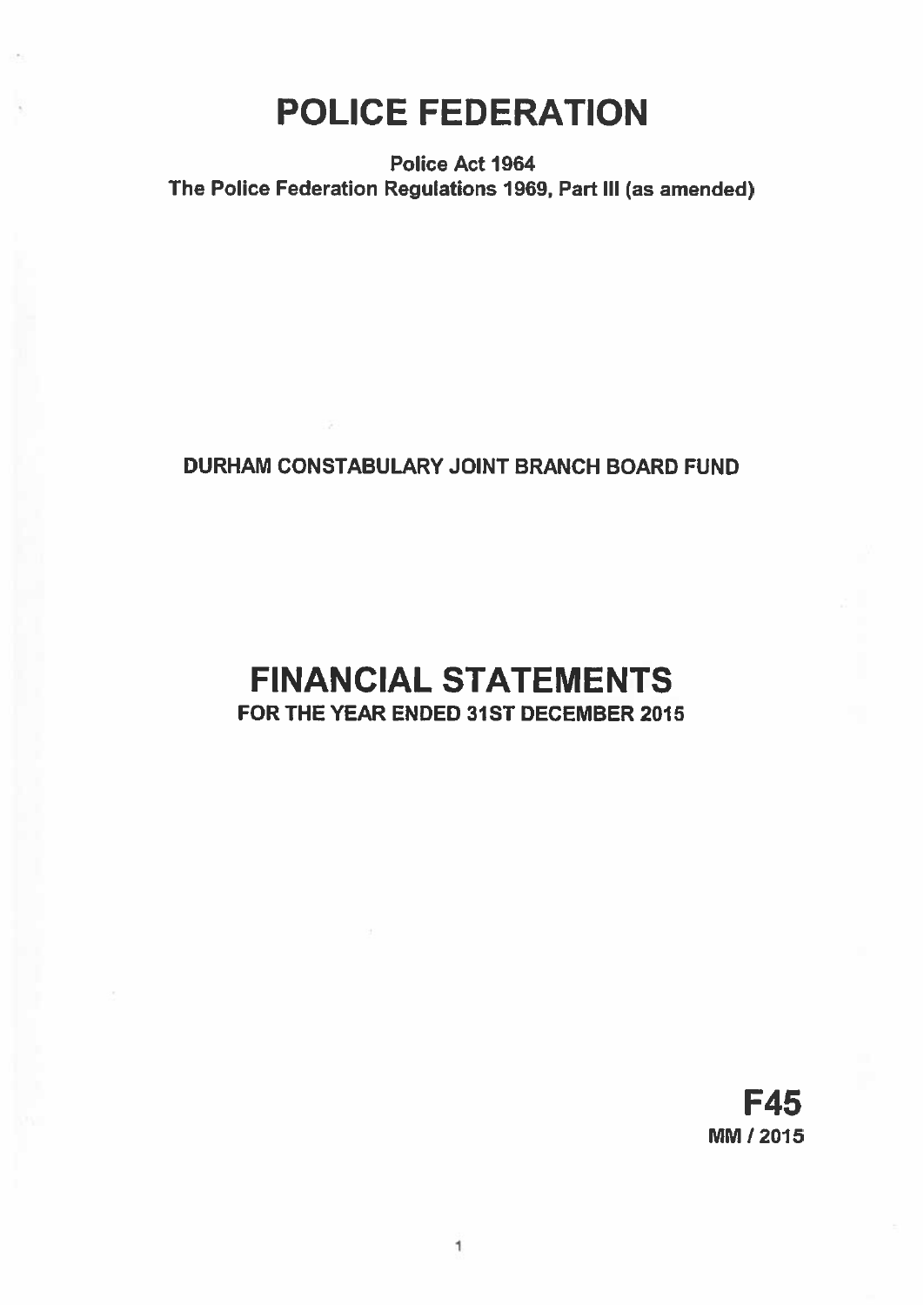## YEAR ENDED 31ST DECEMBER 2015

| <b>CHAIRMAN</b>        | David A Jackson<br><b>Federation Office</b><br><b>Police Headquarters</b><br><b>Aykley Heads</b><br>Durham<br>DH1 5TT                                         |
|------------------------|---------------------------------------------------------------------------------------------------------------------------------------------------------------|
| <b>SECRETARY</b>       | Kevin L Wilson<br><b>Federation Office</b><br><b>Police Headquarters</b><br><b>Aykley Heads</b><br>Durham<br>DH1 5TT                                          |
| <b>TREASURER</b>       | Kevin L Wilson<br><b>Federation Office</b><br><b>Police Headquarters</b><br><b>Aykley Heads</b><br>Durham<br>DH1 5TT                                          |
| $\mathcal{J}^{\prime}$ |                                                                                                                                                               |
| <b>AUDITORS</b>        | <b>CTC Chartered Accountants</b><br><b>Chartered Accountants &amp; Statutory Auditors</b><br>13 Portland Terrace<br>Jesmond<br>Newcastle Upon Tyne<br>NE2 1SN |
| <b>TRUSTEES</b>        | lan Craggs<br><b>Federation Office</b><br><b>Police Headquarters</b><br><b>Aykley Heads</b><br><b>Durham</b><br>DH1 5TT                                       |
|                        | $1.4 - 1.2 - 1.7$                                                                                                                                             |

Martin Peace Federation Office Police Headquarters Aykley Heads Durham DH<sub>1</sub> 5TT

SHOW NAMES AND ADDRESSES OF ABOVE OFFICIALS AND QUALIFICATIONS OF AUDITORS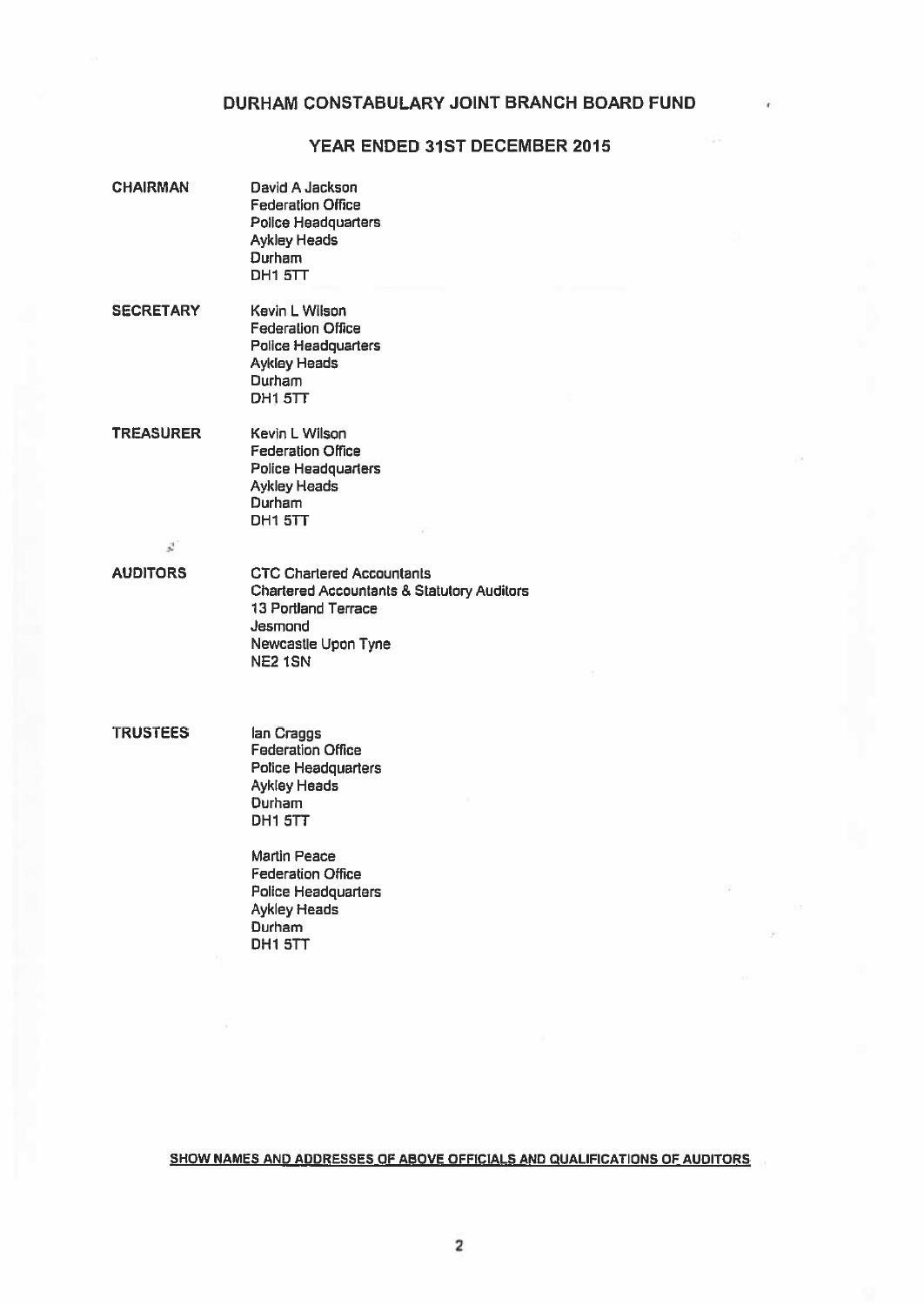### INDEPENDENT AUDITOR'S REPORT TO THE MEMBERS OF DURHAM CONSTABULARY JOINT BRANCH BOARD FUND

We have audited the financial statements of the Durham Constabulary Joint Branch Board Fund for the year ended 31st December 2015, which comprise the Income and Expenditure Account, the Balance Sheet, and the related notes. The financial statements have been prepared under the requirements of the Police Federation Regulations and Fund Rules.

This report is made solely to the Fund's members, as a body. Our audit work has been undertaken so that we might state to the Fund's members those matters we are required to slate to them in an auditor's repor<sup>t</sup> and for no other purpose. To the fullest extent permitted by law, we do not accep<sup>t</sup> or assume responsibility to anyone other than the Fund and the Fund's members as <sup>a</sup> body, for our audit work, for this report, or for the opinions we have formed.

#### Respective responsibilities of the managemen<sup>t</sup> committee and auditors

As explained more fully in the Statement of Management Committee's Responsibilities set out in the notes to the financial statements the managemen<sup>t</sup> committee are responsible for the preparation of the financial statements and for being satisfied that they fairly reflect the state of the Fund's affairs as at 31st December 2015 and of its results for the year then ended.

Our responsibility is to audit and express an opinion on the financial statements In accordance with applicable law and International Standards on Auditing (UK and Ireland). Those standards require us to comply with the Auditing Practices Board's Ethical Standards For Auditors.

#### Scope of the audit of the financial statements

An audit involves obtaining evidence about the amounts and disclosures in the financial statements sufficient to give reasonable assurance that the financial statements are free from material misstatement, whether caused by fraud or error. This includes an assessment of: whether the accounting policies are appropriate to the Fund's circumstances and have been consistently applied and adequately disclosed; the reasonableness of significant accounting estimates made by the managemen<sup>t</sup> committee; and the overall presentation of the financial statements.

### Opinion on financial statements

In our opinion the financial statements:

- fairly reflect the state of the Fund's affairs as at 31st December <sup>2015</sup> and of its results for the year then ended;
- have been properly prepare<sup>d</sup> in accordance with the measurement principles of United Kingdom Generally Accepted Accounting Practice; and
- have been prepared in accordance with the Police Federation Regulations and Fund Rules.

#### Other Matters

The financial statements for the year ended 31st December <sup>2015</sup> includes alt funds raised for the purpose of the Joint Branch Board Fund in accordance with Regulation <sup>2</sup> Police Federation (Amendment) Regulations 2015.

Signed: ......

CTC Chartered Accountants Chartered Accountants & Statutory Auditors 13 Portland Terrace Jesmond Newcastle Upon Tyne  $\frac{1}{2}$  Newcastle Upon Tyne  $\frac{1}{2}$  NE2 1SN  $\frac{1}{2}$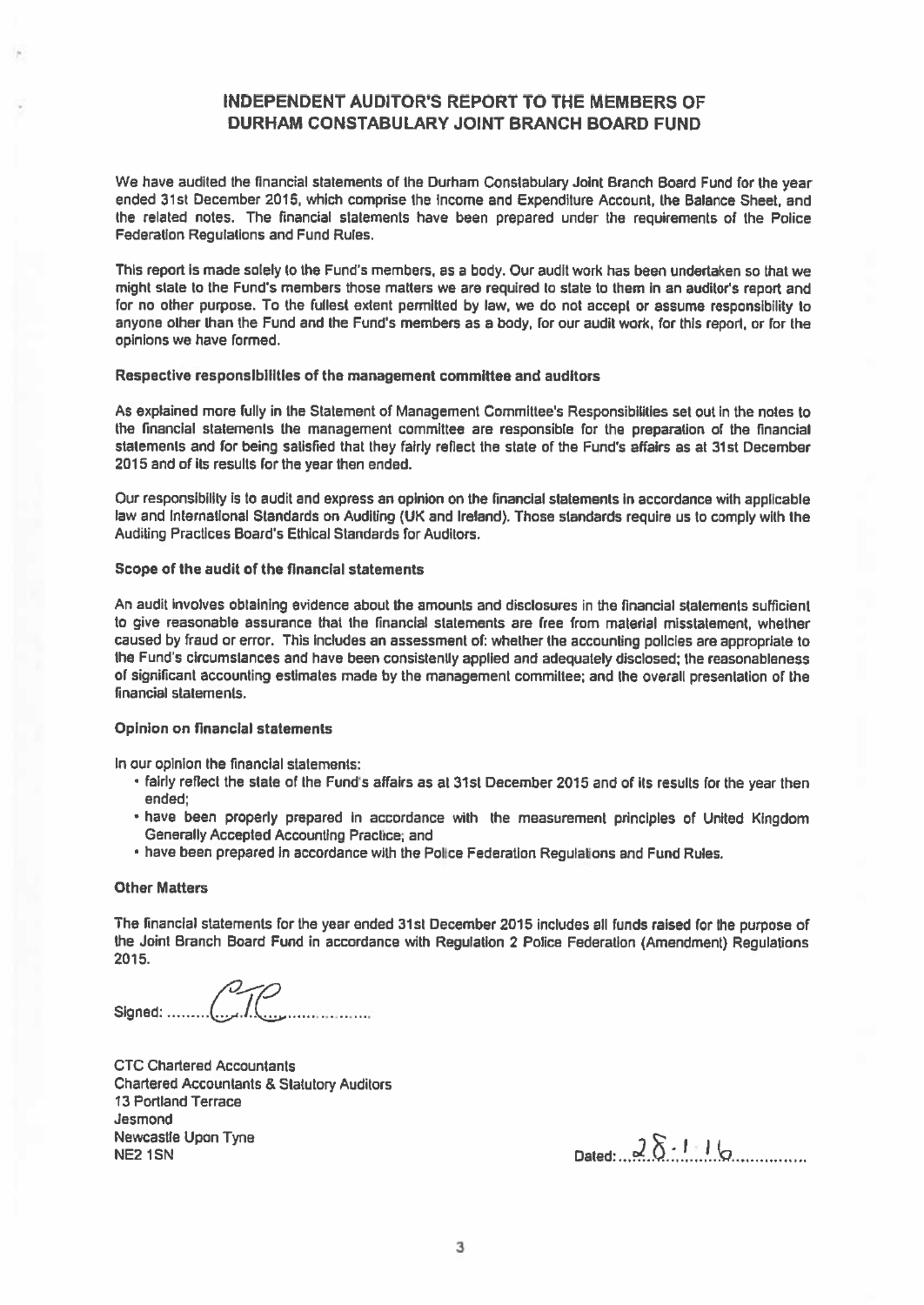## INCOME AND EXPENDITURE ACCOUNT FOR THE YEAR ENDED 31ST DECEMBER 2015

| <b>INCOME</b>                                                                                                                                  | $(01.01.15 -$<br>31.03.15 | $(01.04.15 -$<br>31.12.15 | 2015      | 2014      |
|------------------------------------------------------------------------------------------------------------------------------------------------|---------------------------|---------------------------|-----------|-----------|
| <b>Weekly Subscriptions</b>                                                                                                                    |                           |                           |           |           |
| Constables                                                                                                                                     | 59,345                    | 174,570                   | 233,915   | 250,048   |
| Sergeants                                                                                                                                      | 10,574                    | 30,795                    | 41,369    | 47,368    |
| Inspectors                                                                                                                                     | 4,618                     | 12,646                    | 17,264    | 20,544    |
|                                                                                                                                                |                           |                           | 292,548   | 317,960   |
|                                                                                                                                                | $(01.01.15 -$             | $(01.04.15 -$             |           |           |
|                                                                                                                                                | 31.03.15                  | 31.12.15                  |           |           |
| Less: Payable to Central/Joint Committee                                                                                                       |                           |                           |           |           |
| Constables                                                                                                                                     | 41,541                    | 122,199                   | 163,740   | 175,033   |
| Sergeants                                                                                                                                      | 7,402                     | 21,556                    | 28,958    | 33,158    |
| Inspectors                                                                                                                                     | 3,233                     | 8,852                     | 12,085    | 14,381    |
|                                                                                                                                                |                           |                           | 204,783   | 222,572   |
| <b>TOTAL INCOME</b>                                                                                                                            |                           |                           | 87,765    | 95,388    |
| Less: ADMINISTRATIVE EXPENSES (Note 1)                                                                                                         |                           |                           | 169,187   | 164,850   |
| (DEFICIT) OF SUBSCRIPTION INCOME<br><b>OVER EXPENDITURE</b>                                                                                    |                           |                           | (81, 422) | (69, 462) |
| Add: Other Income - (Note 1.1)<br>To include all income as specified in Regulation 2c in the<br>Police Federation (Amendments) Regulation 2015 |                           |                           | 68,980    | 51,164    |
| (DEFICIT) FOR THE YEAR<br><b>BEFORE GAINS / (LOSSES)</b>                                                                                       |                           |                           | (12, 442) | (18, 298) |
| Gains / (Losses) - (Note 1.2)                                                                                                                  |                           |                           |           |           |
|                                                                                                                                                |                           |                           |           |           |
| (DEFICIT) FOR THE YEAR                                                                                                                         |                           |                           | (12, 442) | (18,298)  |
| <b>ACCUMULATED FUND BROUGHT FORWARD</b>                                                                                                        |                           |                           | 299,893   | 71,338    |
| <b>FUNDS TRANSFERRED FROM THE MSA</b>                                                                                                          |                           |                           |           | 246,853   |
| <b>ACCUMULATED FUND CARRIED FORWARD</b>                                                                                                        |                           |                           | £ 287,451 | £ 299,893 |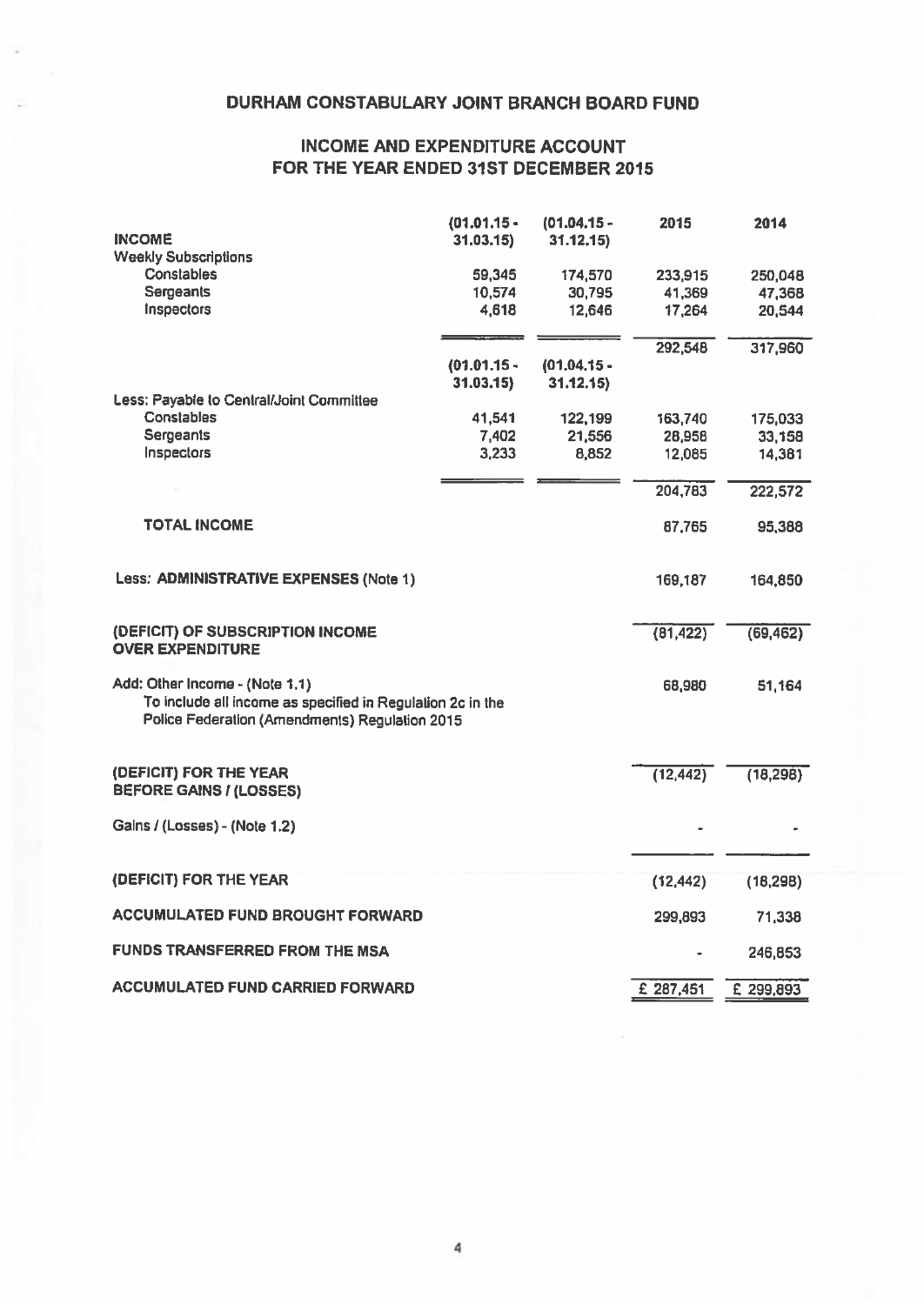## BALANCE SHEET AS AT 31ST DECEMBER 2015

|                                                                                   | Cost   | Accumulated<br>Depreciation/<br>Revaluation/<br>Impairment | 2015<br>Net Book<br>Value | 2014         |
|-----------------------------------------------------------------------------------|--------|------------------------------------------------------------|---------------------------|--------------|
| <b>FIXED ASSETS</b><br><b>Furniture and Fittings</b><br><b>Computer Equipment</b> | 44,169 | 17,670                                                     | 26,499                    | 35,334       |
| <b>Investments</b><br>Others - (Specify)                                          |        |                                                            |                           |              |
|                                                                                   | 44,169 | 17,670                                                     | 26,499                    | 35,334       |
| <b>CURRENT ASSETS</b><br><b>Subscriptions Due</b>                                 |        |                                                            |                           |              |
| Cash at Bank and in Hand<br>Others - (Specify)                                    |        | 237,948                                                    |                           | 234,925      |
| <b>Prepaid Expenses</b>                                                           |        | 26,274                                                     |                           | 32,833       |
|                                                                                   |        | 264,222                                                    |                           | 267,758      |
| Less:<br><b>CURRENT LIABILITIES</b>                                               |        |                                                            |                           |              |
| Contributions due to Joint/Central Committee (Note 4)                             |        |                                                            |                           |              |
| <b>Corporation Tax</b><br><b>Sundry Accrued Expenses</b>                          |        | 3,270                                                      |                           | 103<br>3,096 |
|                                                                                   |        |                                                            |                           |              |
|                                                                                   |        | 3,270                                                      |                           | 3,199        |
| <b>NET CURRENT ASSETS/(LIABILITIES)</b>                                           |        |                                                            | 260,952                   | 264,559      |
|                                                                                   |        |                                                            |                           |              |
| TOTAL ASSETS LESS CURRENT LIABILITIES                                             |        |                                                            | 287,451                   | 299,893      |
| CREDITORS: amounts falling due after more than one year<br>(Specify)              |        |                                                            |                           |              |
| <b>NET ASSETS</b>                                                                 |        |                                                            |                           |              |
|                                                                                   |        |                                                            | £ 287,451                 | £ 299,893    |
| <b>REPRESENTED BY</b><br><b>Accumulated Fund</b><br>Other Reserves - (Specify)    |        |                                                            | 287,451                   | 299,893      |
|                                                                                   |        |                                                            |                           |              |
|                                                                                   |        |                                                            | £ 287,451                 | £ 299,893    |

We certify that we have fully complied with lhe Regulation <sup>2</sup> Police Federation (Amendment) Regulalions 2015 and disclosed in the F4 $\!mathcal{G}$ all funds of which we are a beneficiary. We understand that failure to comply with this Regulalion could be*i*fdeemed a criminal and/or Police Disciplinary matter.

| TREASURER                        |  |
|----------------------------------|--|
|                                  |  |
| Date accounts approved: 221 J No |  |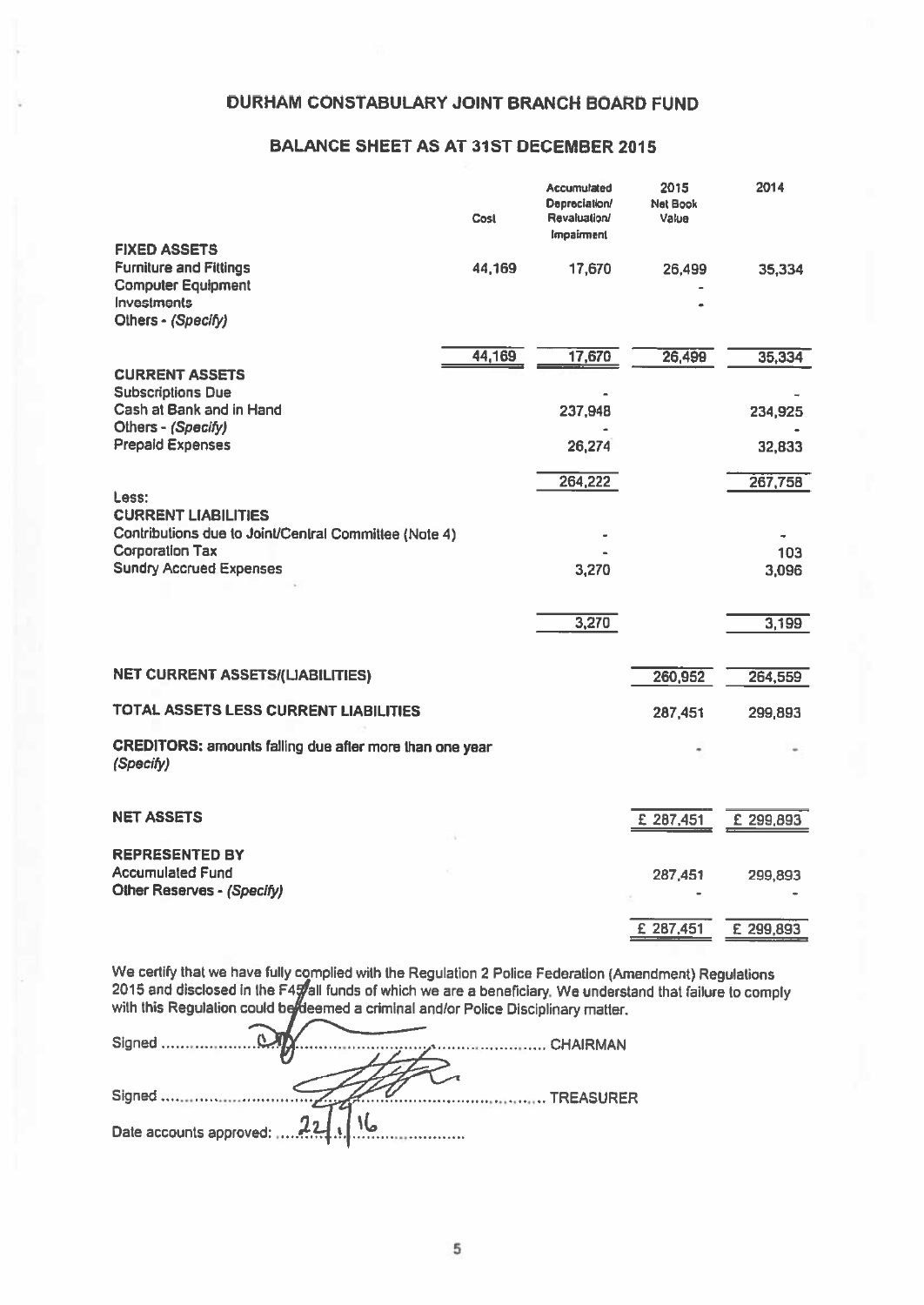## DURHAM CONSTABULARY JOINT BRANCH BOARD FUND NOTES TO THE FINANCIAL STATEMENTS FOR THE YEAR ENDED 31ST DECEMBER 2015

| <b>Annual Conference</b><br>2,315<br>4,257<br><b>Audit and Accountancy Charges</b><br>3,270<br>3,096<br><b>Bank Charges</b><br><b>Clerical Assistance and Social Security Costs</b><br><b>Computer Consumables</b><br><b>Corporation Tax</b><br>103<br>Depreciation<br>8,835<br>9,029<br>Donations - Poppy Appeal<br>Ξ.<br>Donations - Police Treatment Centre<br>1,698<br>750<br>Honoraria<br>5,094<br>4,915<br>Insurance<br>1,575<br>1,311<br><b>Meeting Expenses</b><br>$\bullet$<br><b>Official Publications</b><br>Out-of-Pocket Expenses<br>23,664<br>28,933<br>Postage, Printing and Stationery<br>4,028<br>3,941<br><b>Repairs and Maintenance</b><br>4,134<br>3,299<br><b>Sundry Expenses</b><br>1,315<br>1,294<br><b>Telephone Charges</b><br>3,009<br>3,256<br><b>Travelling and Subsistence</b><br>Other Expenses - (Specify)<br><b>Credit Card and Bank Charges</b><br>163<br><b>Salaries</b><br>89,437<br>88,197<br><b>Legal Expense</b><br>2,353<br>$\bullet$<br><b>Annual Dinners</b><br>3,923<br>5,561<br><b>Rent and Rates</b><br>3,994<br>15,415<br>Electricity<br>1,620<br>253<br>TOTAL AS PER INCOME AND EXPENDITURE ACCOUNT<br>£ 169,187<br>£ 164,850<br>2014<br>2015<br><b>1.1 OTHER INCOME</b><br>Bank interest (gross)<br>794<br>515<br><b>Profits from Accident Scheme</b><br>65,836<br>50,649<br><b>Commissions received</b><br>2,350<br>TOTAL AS PER INCOME AND EXPENDITURE ACCOUNT<br>68,980<br>£ 51,164<br>2015<br>2014<br>1.2 GAINS / (LOSSES)<br>Gain (loss) on investments<br>TOTAL AS PER INCOME AND EXPENDITURE ACCOUNT |    |                                | 2015 | 2014 |
|------------------------------------------------------------------------------------------------------------------------------------------------------------------------------------------------------------------------------------------------------------------------------------------------------------------------------------------------------------------------------------------------------------------------------------------------------------------------------------------------------------------------------------------------------------------------------------------------------------------------------------------------------------------------------------------------------------------------------------------------------------------------------------------------------------------------------------------------------------------------------------------------------------------------------------------------------------------------------------------------------------------------------------------------------------------------------------------------------------------------------------------------------------------------------------------------------------------------------------------------------------------------------------------------------------------------------------------------------------------------------------------------------------------------------------------------------------------------------------------------------------------------------------------------------------|----|--------------------------------|------|------|
|                                                                                                                                                                                                                                                                                                                                                                                                                                                                                                                                                                                                                                                                                                                                                                                                                                                                                                                                                                                                                                                                                                                                                                                                                                                                                                                                                                                                                                                                                                                                                            | 1. | <b>ADMINISTRATIVE EXPENSES</b> |      |      |
|                                                                                                                                                                                                                                                                                                                                                                                                                                                                                                                                                                                                                                                                                                                                                                                                                                                                                                                                                                                                                                                                                                                                                                                                                                                                                                                                                                                                                                                                                                                                                            |    |                                |      |      |
|                                                                                                                                                                                                                                                                                                                                                                                                                                                                                                                                                                                                                                                                                                                                                                                                                                                                                                                                                                                                                                                                                                                                                                                                                                                                                                                                                                                                                                                                                                                                                            |    |                                |      |      |
|                                                                                                                                                                                                                                                                                                                                                                                                                                                                                                                                                                                                                                                                                                                                                                                                                                                                                                                                                                                                                                                                                                                                                                                                                                                                                                                                                                                                                                                                                                                                                            |    |                                |      |      |
|                                                                                                                                                                                                                                                                                                                                                                                                                                                                                                                                                                                                                                                                                                                                                                                                                                                                                                                                                                                                                                                                                                                                                                                                                                                                                                                                                                                                                                                                                                                                                            |    |                                |      |      |
|                                                                                                                                                                                                                                                                                                                                                                                                                                                                                                                                                                                                                                                                                                                                                                                                                                                                                                                                                                                                                                                                                                                                                                                                                                                                                                                                                                                                                                                                                                                                                            |    |                                |      |      |
|                                                                                                                                                                                                                                                                                                                                                                                                                                                                                                                                                                                                                                                                                                                                                                                                                                                                                                                                                                                                                                                                                                                                                                                                                                                                                                                                                                                                                                                                                                                                                            |    |                                |      |      |
|                                                                                                                                                                                                                                                                                                                                                                                                                                                                                                                                                                                                                                                                                                                                                                                                                                                                                                                                                                                                                                                                                                                                                                                                                                                                                                                                                                                                                                                                                                                                                            |    |                                |      |      |
|                                                                                                                                                                                                                                                                                                                                                                                                                                                                                                                                                                                                                                                                                                                                                                                                                                                                                                                                                                                                                                                                                                                                                                                                                                                                                                                                                                                                                                                                                                                                                            |    |                                |      |      |
|                                                                                                                                                                                                                                                                                                                                                                                                                                                                                                                                                                                                                                                                                                                                                                                                                                                                                                                                                                                                                                                                                                                                                                                                                                                                                                                                                                                                                                                                                                                                                            |    |                                |      |      |
|                                                                                                                                                                                                                                                                                                                                                                                                                                                                                                                                                                                                                                                                                                                                                                                                                                                                                                                                                                                                                                                                                                                                                                                                                                                                                                                                                                                                                                                                                                                                                            |    |                                |      |      |
|                                                                                                                                                                                                                                                                                                                                                                                                                                                                                                                                                                                                                                                                                                                                                                                                                                                                                                                                                                                                                                                                                                                                                                                                                                                                                                                                                                                                                                                                                                                                                            |    |                                |      |      |
|                                                                                                                                                                                                                                                                                                                                                                                                                                                                                                                                                                                                                                                                                                                                                                                                                                                                                                                                                                                                                                                                                                                                                                                                                                                                                                                                                                                                                                                                                                                                                            |    |                                |      |      |
|                                                                                                                                                                                                                                                                                                                                                                                                                                                                                                                                                                                                                                                                                                                                                                                                                                                                                                                                                                                                                                                                                                                                                                                                                                                                                                                                                                                                                                                                                                                                                            |    |                                |      |      |
|                                                                                                                                                                                                                                                                                                                                                                                                                                                                                                                                                                                                                                                                                                                                                                                                                                                                                                                                                                                                                                                                                                                                                                                                                                                                                                                                                                                                                                                                                                                                                            |    |                                |      |      |
|                                                                                                                                                                                                                                                                                                                                                                                                                                                                                                                                                                                                                                                                                                                                                                                                                                                                                                                                                                                                                                                                                                                                                                                                                                                                                                                                                                                                                                                                                                                                                            |    |                                |      |      |
|                                                                                                                                                                                                                                                                                                                                                                                                                                                                                                                                                                                                                                                                                                                                                                                                                                                                                                                                                                                                                                                                                                                                                                                                                                                                                                                                                                                                                                                                                                                                                            |    |                                |      |      |
|                                                                                                                                                                                                                                                                                                                                                                                                                                                                                                                                                                                                                                                                                                                                                                                                                                                                                                                                                                                                                                                                                                                                                                                                                                                                                                                                                                                                                                                                                                                                                            |    |                                |      |      |
|                                                                                                                                                                                                                                                                                                                                                                                                                                                                                                                                                                                                                                                                                                                                                                                                                                                                                                                                                                                                                                                                                                                                                                                                                                                                                                                                                                                                                                                                                                                                                            |    |                                |      |      |
|                                                                                                                                                                                                                                                                                                                                                                                                                                                                                                                                                                                                                                                                                                                                                                                                                                                                                                                                                                                                                                                                                                                                                                                                                                                                                                                                                                                                                                                                                                                                                            |    |                                |      |      |
|                                                                                                                                                                                                                                                                                                                                                                                                                                                                                                                                                                                                                                                                                                                                                                                                                                                                                                                                                                                                                                                                                                                                                                                                                                                                                                                                                                                                                                                                                                                                                            |    |                                |      |      |
|                                                                                                                                                                                                                                                                                                                                                                                                                                                                                                                                                                                                                                                                                                                                                                                                                                                                                                                                                                                                                                                                                                                                                                                                                                                                                                                                                                                                                                                                                                                                                            |    |                                |      |      |
|                                                                                                                                                                                                                                                                                                                                                                                                                                                                                                                                                                                                                                                                                                                                                                                                                                                                                                                                                                                                                                                                                                                                                                                                                                                                                                                                                                                                                                                                                                                                                            |    |                                |      |      |
|                                                                                                                                                                                                                                                                                                                                                                                                                                                                                                                                                                                                                                                                                                                                                                                                                                                                                                                                                                                                                                                                                                                                                                                                                                                                                                                                                                                                                                                                                                                                                            |    |                                |      |      |
|                                                                                                                                                                                                                                                                                                                                                                                                                                                                                                                                                                                                                                                                                                                                                                                                                                                                                                                                                                                                                                                                                                                                                                                                                                                                                                                                                                                                                                                                                                                                                            |    |                                |      |      |
|                                                                                                                                                                                                                                                                                                                                                                                                                                                                                                                                                                                                                                                                                                                                                                                                                                                                                                                                                                                                                                                                                                                                                                                                                                                                                                                                                                                                                                                                                                                                                            |    |                                |      |      |
|                                                                                                                                                                                                                                                                                                                                                                                                                                                                                                                                                                                                                                                                                                                                                                                                                                                                                                                                                                                                                                                                                                                                                                                                                                                                                                                                                                                                                                                                                                                                                            |    |                                |      |      |
|                                                                                                                                                                                                                                                                                                                                                                                                                                                                                                                                                                                                                                                                                                                                                                                                                                                                                                                                                                                                                                                                                                                                                                                                                                                                                                                                                                                                                                                                                                                                                            |    |                                |      |      |
|                                                                                                                                                                                                                                                                                                                                                                                                                                                                                                                                                                                                                                                                                                                                                                                                                                                                                                                                                                                                                                                                                                                                                                                                                                                                                                                                                                                                                                                                                                                                                            |    |                                |      |      |
|                                                                                                                                                                                                                                                                                                                                                                                                                                                                                                                                                                                                                                                                                                                                                                                                                                                                                                                                                                                                                                                                                                                                                                                                                                                                                                                                                                                                                                                                                                                                                            |    |                                |      |      |
|                                                                                                                                                                                                                                                                                                                                                                                                                                                                                                                                                                                                                                                                                                                                                                                                                                                                                                                                                                                                                                                                                                                                                                                                                                                                                                                                                                                                                                                                                                                                                            |    |                                |      |      |
|                                                                                                                                                                                                                                                                                                                                                                                                                                                                                                                                                                                                                                                                                                                                                                                                                                                                                                                                                                                                                                                                                                                                                                                                                                                                                                                                                                                                                                                                                                                                                            |    |                                |      |      |
|                                                                                                                                                                                                                                                                                                                                                                                                                                                                                                                                                                                                                                                                                                                                                                                                                                                                                                                                                                                                                                                                                                                                                                                                                                                                                                                                                                                                                                                                                                                                                            |    |                                |      |      |
|                                                                                                                                                                                                                                                                                                                                                                                                                                                                                                                                                                                                                                                                                                                                                                                                                                                                                                                                                                                                                                                                                                                                                                                                                                                                                                                                                                                                                                                                                                                                                            |    |                                |      |      |
|                                                                                                                                                                                                                                                                                                                                                                                                                                                                                                                                                                                                                                                                                                                                                                                                                                                                                                                                                                                                                                                                                                                                                                                                                                                                                                                                                                                                                                                                                                                                                            |    |                                |      |      |
|                                                                                                                                                                                                                                                                                                                                                                                                                                                                                                                                                                                                                                                                                                                                                                                                                                                                                                                                                                                                                                                                                                                                                                                                                                                                                                                                                                                                                                                                                                                                                            |    |                                |      |      |
|                                                                                                                                                                                                                                                                                                                                                                                                                                                                                                                                                                                                                                                                                                                                                                                                                                                                                                                                                                                                                                                                                                                                                                                                                                                                                                                                                                                                                                                                                                                                                            |    |                                |      |      |
|                                                                                                                                                                                                                                                                                                                                                                                                                                                                                                                                                                                                                                                                                                                                                                                                                                                                                                                                                                                                                                                                                                                                                                                                                                                                                                                                                                                                                                                                                                                                                            |    |                                |      |      |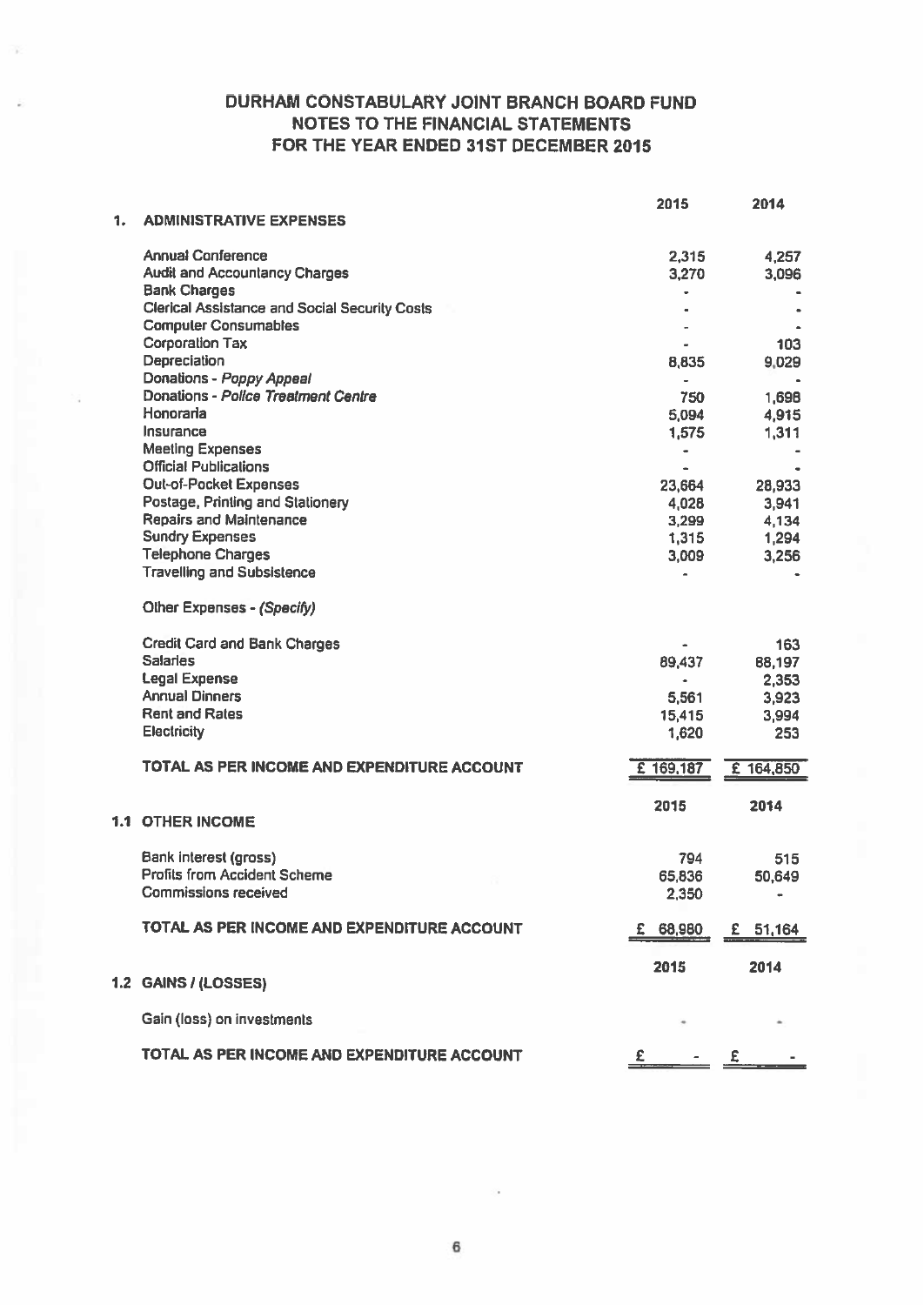## DURHAM CONSTABULARY JOINT BRANCH BOARD FUND NOTES TO THE FINANCIAL STATEMENTS FOR THE YEAR ENDED 31ST DECEMBER 2015

#### 2. ACCOUNTiNG POLICIES

#### A. Accounting Convention

The financial statements have been prepared under the historic cost convention.

#### B. Income

Income is primarily derived from subscriptions collected from the Funds members. Other income sources may include rental/investment income and Income generated from providing member services.

#### C. Expenditure

Expenditure is shown Inclusive of Value Added Tax.

#### D. Depreciation

Depreciation has been calculated at rates required to write off the relevant assets over their anticipated lives.

The applicable annual rates are:

New Premises Furniture & Computer Equipment — 5 years straight line basis

#### E. Taxation

Provision is made for Corporation Tax in respect of the Fund's liability to taxation on investment income, capital gains and income derived from third party transactions.

#### F. Investments (if applicable)

Investments are shown in the financial statements at cost less provision for impairment in value.

G. Other PolIcies- (Specify)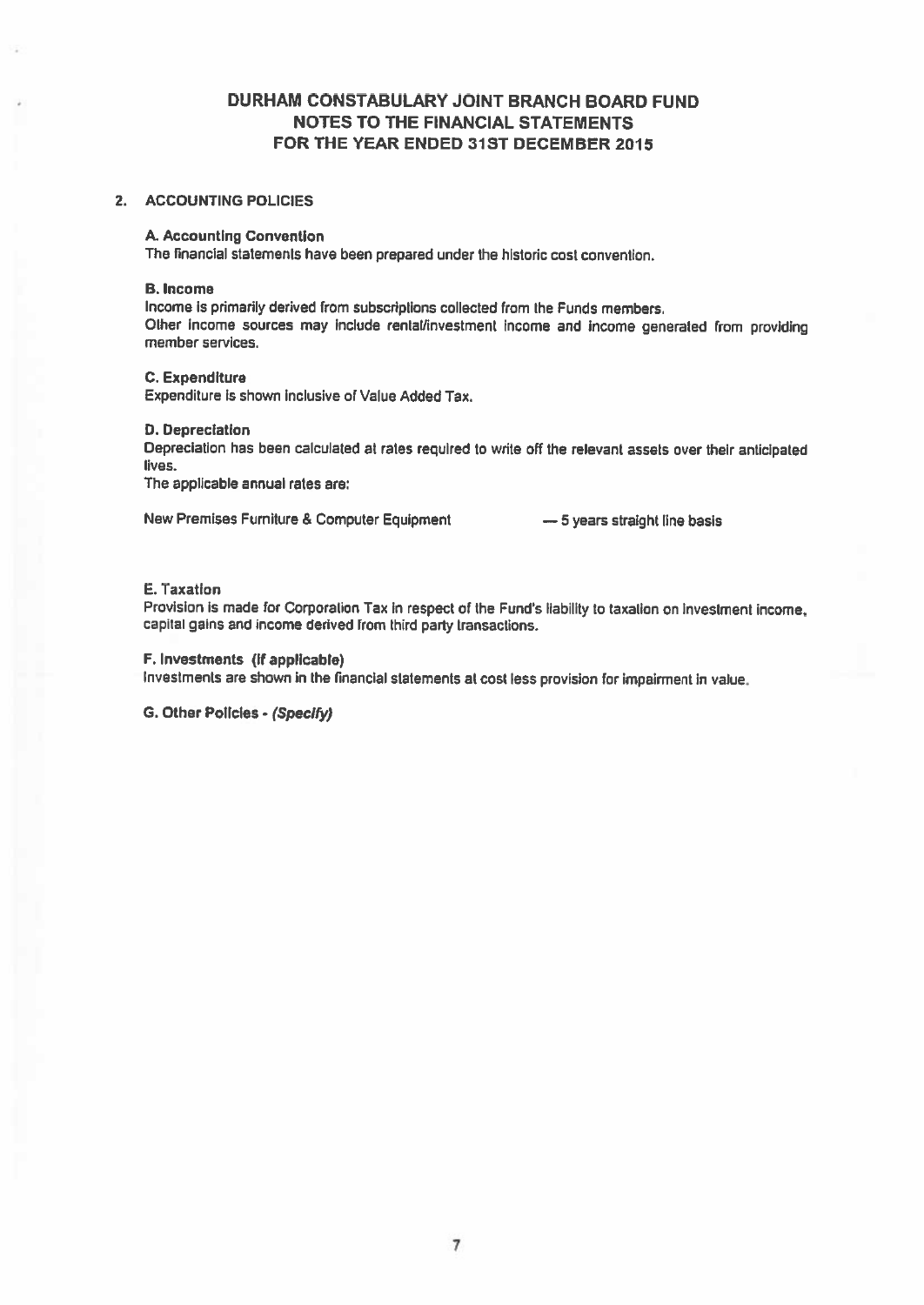## DURHAM CONSTABULARY JOINT BRANCH BOARD FUND NOTES TO THE FINANCIAL STATEMENTS FOR THE YEAR ENDED 31ST DECEMBER 2015

#### 3. STATEMENT OF MANAGEMENT COMMITTEE'S RESPONSIBILITIES

Regulation 18(2) of The Police Federation Regulations (as amended) requires the Committee, in relation to Federation funds held by it, to keep accounts showing all monies received or paid out and to cause the financial statements for each year to be audited by an Independent auditor. In causing the financial statements to be prepared, the Committee is required to:

'Select suitable accounting policies and apply them consistently.

• Make judgements and estimates that are reasonable and prudent.

• Ensure that the financial statements are prepare<sup>d</sup> on lhe going concern basis unless it is appropriate to presume otherwise.

The Committee is responsible for keeping adequate accounting records and also is responsible for safe guarding the assets of the Fund and hence for taking reasonable steps for the prevention and detection of fraud and other Irregularities.

### 4a. CONTRIBUTIONS DUE TOI(FROM) CENTRAL COMMITTEES (TO 31ST MARCH 2015)

|                   | 2015<br>approved the state of the local | 2014                     |
|-------------------|-----------------------------------------|--------------------------|
| <b>Constables</b> | ×                                       | $\overline{\phantom{a}}$ |
| Sergeants         |                                         | $\overline{\phantom{a}}$ |
| Inspectors        | $\blacksquare$                          |                          |
|                   |                                         |                          |
|                   | $\bullet$                               | ۰                        |

## 4b. CONTRIBUTIONS DUE TOI(FROM) JOINT CENTRAL COMMITTEE (FROM 1ST APRIL 2015)

|                   | 2015   |                | 2014                     |
|-------------------|--------|----------------|--------------------------|
| <b>Constables</b> | $\sim$ | $\blacksquare$ | $\blacksquare$           |
| Sergeants         |        | ٠              | $\overline{\phantom{a}}$ |
| Inspectors        |        | -              | $\bullet$                |
|                   |        |                |                          |
|                   |        | $\sim$         |                          |

### 5. CONTRIBUTING AND NON CONTRIBUTING MEMBERS AT 31ST DECEMBER 2015

|                   | No. of Contributing<br><b>Members</b> |       | No. of Non Contributing<br><b>Members</b> |      | Others* |        |
|-------------------|---------------------------------------|-------|-------------------------------------------|------|---------|--------|
|                   | 2015                                  | 2014  | 2015                                      | 2014 | 2015    | 2014   |
| Cadets            |                                       |       |                                           |      |         |        |
| <b>Constables</b> | 919                                   | 925   | 20                                        | 24   |         | ۰      |
| Sergeants         | 155                                   | 166   |                                           |      |         | $\sim$ |
| Inspectors/Chief  | 62                                    | 76    |                                           |      |         | ٠      |
| <b>Inspectors</b> |                                       |       |                                           |      |         |        |
|                   | 1,136                                 | 1.167 | 23                                        | າາ   |         |        |

This column refers to those members who are non contributors by virtue of receiving no pay, being on unpaid maternity leave or serving officers on career breaks. (JBB Circular <sup>53196</sup> refers)

#### 6. INVESTMENTS (if applicable)

|                             |                | <b>Cost Less Provision</b><br><b>Chrysler commit-</b> |                |      |
|-----------------------------|----------------|-------------------------------------------------------|----------------|------|
|                             | 2015           | 2014                                                  | 2015           | 2014 |
| <b>Equilies</b>             | $\sim$         |                                                       | ۰              | ٠    |
| <b>Fixed Interest Funds</b> | $\blacksquare$ |                                                       | $\blacksquare$ | ٠    |
| <b>Unit Trusts</b>          | ۰              |                                                       |                | ٠    |
| Others - (Specify)          |                |                                                       |                |      |
|                             |                |                                                       |                |      |

 $E$  -  $E$  -  $E$  -  $E$  -  $E$ 

8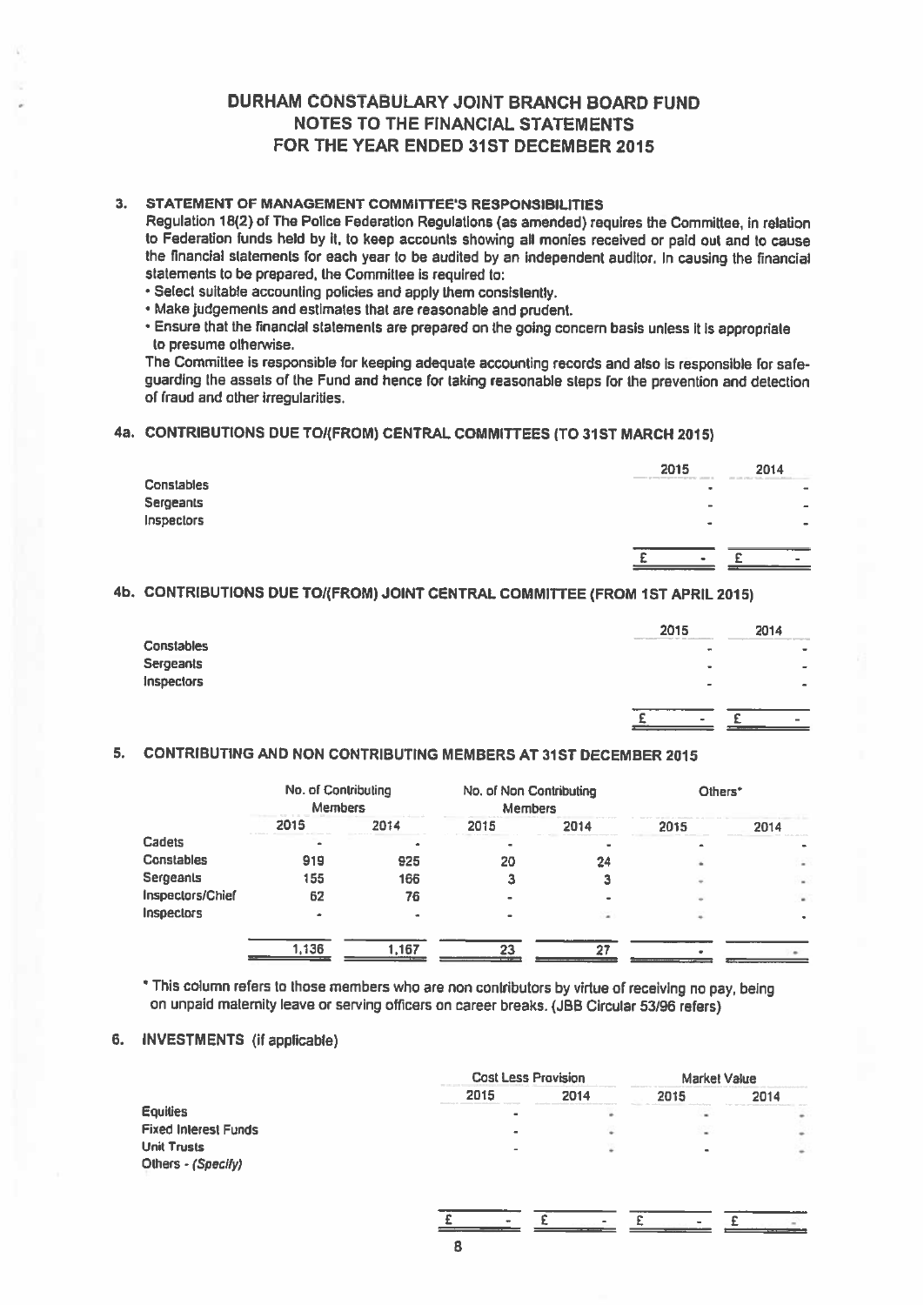## BALANCE SHEET AND ACCOUNTS

### FOR THE YEAR ENDED

## 31 DECEMBER 2015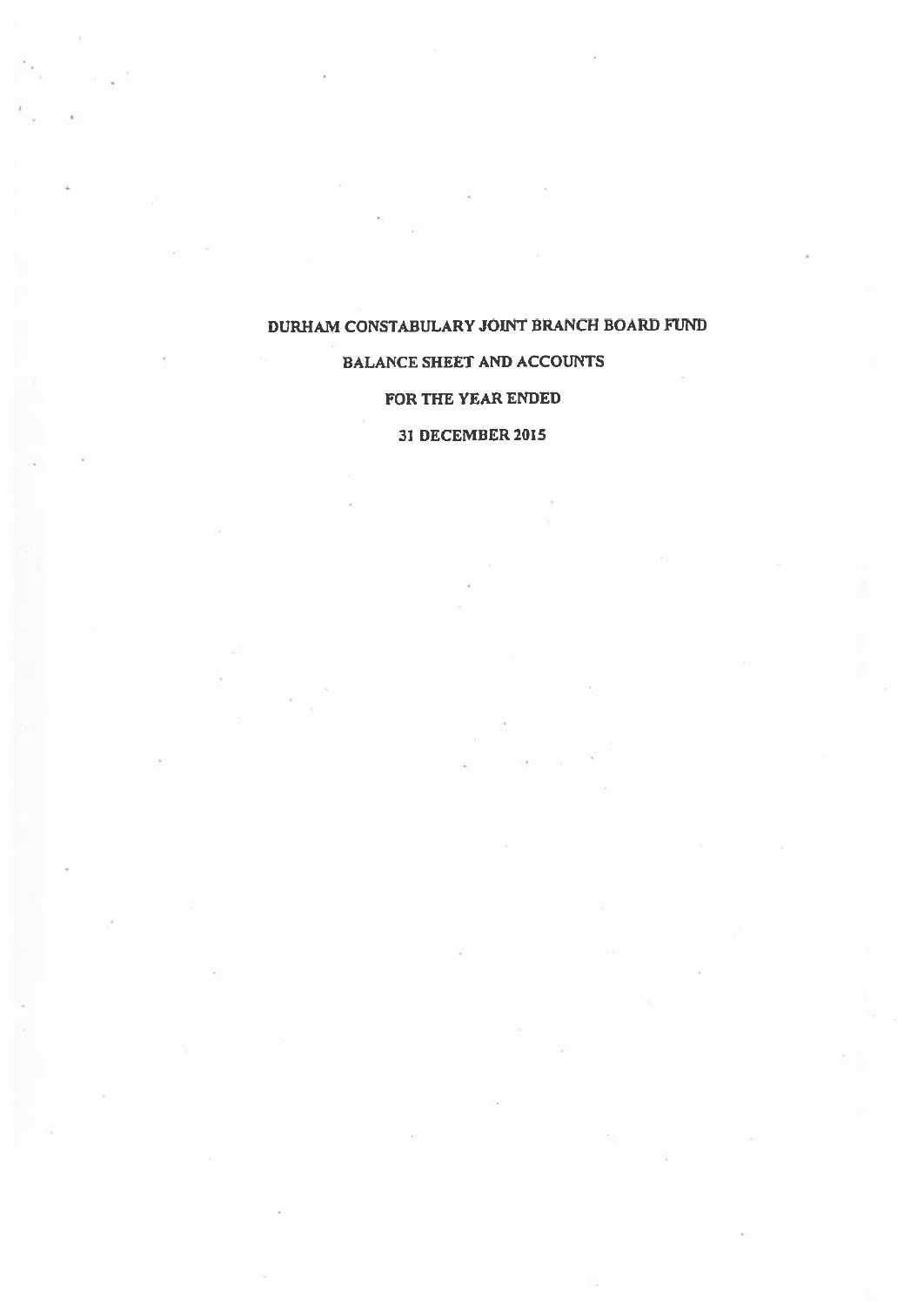#### YEAR ENDED 31 DECEMBER 2015

We have audited the financial statements of Durham Constabulaxy Joint Branch Board Fund for the year ended <sup>31</sup> December 2015, which comprise the Income and Expenditure Account, Balance Sheet and the related notes. The financial statements have been prepare<sup>d</sup> under the requirements of the Police Federation Regulations and Fund Rules.

This repor<sup>t</sup> is made solely to the Fund's members, as <sup>a</sup> body. Our audit work has been undertaken so that we might state to the Fund's members those matters we are required to state to them in an auditor's repor<sup>t</sup> and for no other purpose. To the fullest extent permitted by law, we do not accep<sup>t</sup> or assume responsibility to anyone other than the Fun and the Fund's members as <sup>a</sup> body, for our audit work, for this report, or for the opinions we have formed.

## Respective responsibilities of the managemen<sup>t</sup> committee and auditors

As explained more filly in the Statement of Management Committee's Responsibilities set out in the notes of the financial statements, the managemen<sup>t</sup> committee are responsible for the preparation of the financial statements and for being satisfied that they fairly reflect the state of the Fund's affairs as at <sup>31</sup> December <sup>2015</sup> and of its results for the year then ended.

Our responsibility is to audit and express an opinion on the financial statements in accordance with applicable law and International Standards on Auditing (UK and Ireland). Those standards require us to comply with the Auditing Practices Board's Ethical Standards for Auditors.

#### Scope of the audit of the financial statements

An audit involves obtaining evidence about the amounts and disclosures in the financial statements sufficient to <sup>g</sup>ive reasonable assurance that the financial statements are free from material misstatement, whether caused by fraud or error. This includes an assessment of: whether the accounting policies are appropriate to the Fund's circumstances and have been consistently applied and adequately disclosed: the reasonableness of significant accounting estimates made by the managemen<sup>t</sup> committee; and the overall presentation of the financial statements. In addition, we read all the financial and non-financial information in the Annual Report to identify material inconsistencies with the audited financial statements and to identify any information that is apparently materially incorrect based on, or materially inconsistent with, the knowledge acquired by us in the course of performing the audit. If we become aware of any apparent material misstatements or inconsistencies we consider the implications for our audit.

#### Opinion on financial statements

In our opinion the financial statements:

- fairly reflect the state of the Fund's affairs as at <sup>31</sup> December <sup>2015</sup> and of its results for the year then ended;
- • have been properly prepare<sup>d</sup> in accordance with the measurement principles of United Kingdom Generally Accepted Accounting Practices; and
- •have been prepare<sup>d</sup> in accordance with the Police Federation Regulations and Fund Rules.

#### CTC, Chartered Accountants

Chartered/Certified Accountants & Statutory Auditors

CTC 13 Portland Terrace **Jesmond** Newcastle upon Tyne WE2 ISN

 $70.28116$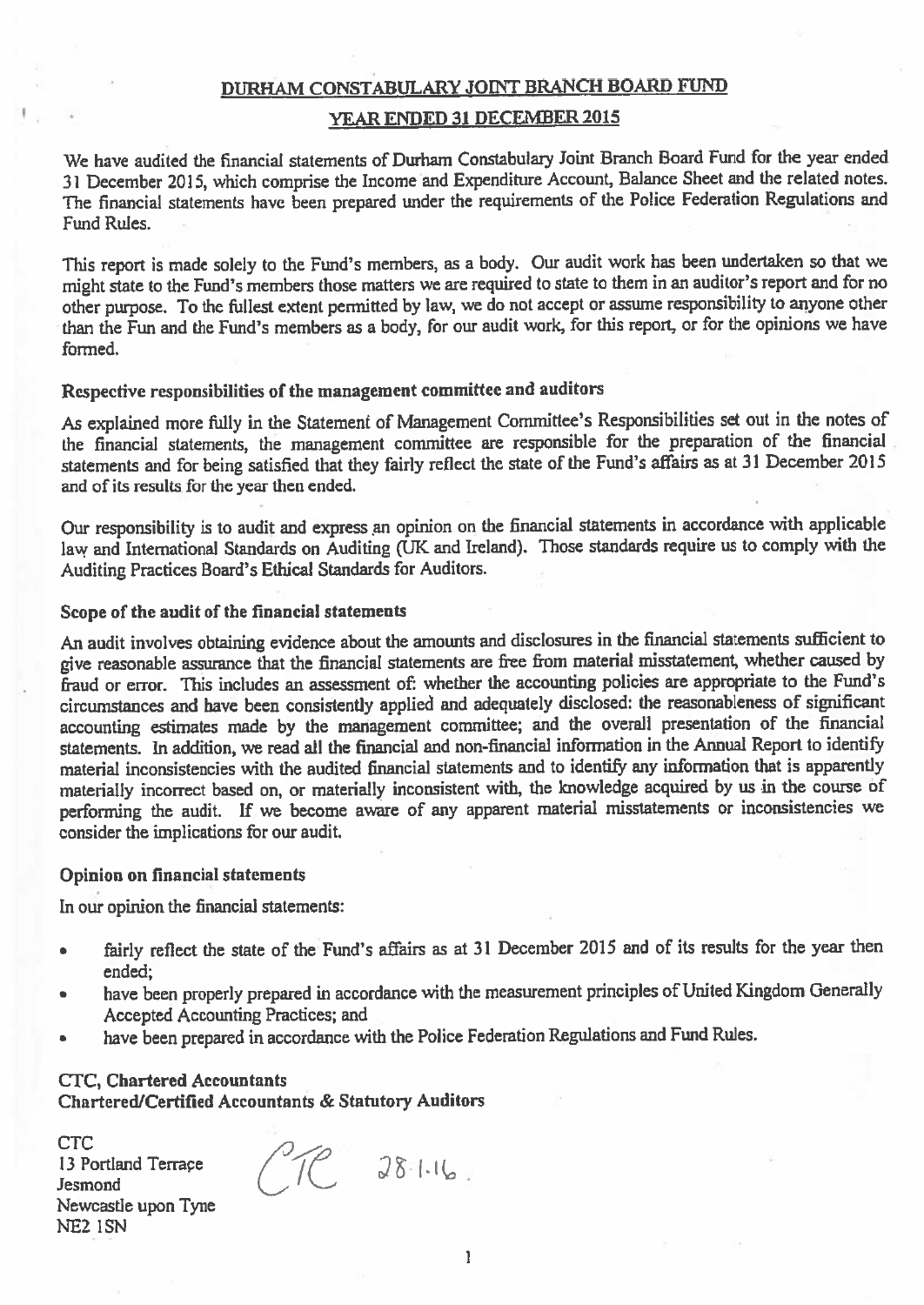## BALANCE SHEET AS AT 31 DECEMBER 2015

| 2014                                           |                                                                           | 2015<br>£             | 2015<br>£               |
|------------------------------------------------|---------------------------------------------------------------------------|-----------------------|-------------------------|
| £                                              | <b>Fixed Assets</b>                                                       |                       |                         |
|                                                | <b>Office Equipment</b>                                                   |                       |                         |
| 32937.30<br>44169.33<br>(32937.30)<br>44169.33 | Costs as at 1.1.15<br><b>Additions</b><br><b>Disposals</b>                |                       | 44169.33<br>44169.33    |
| 32743.30<br>9029.33<br>(32937.30)<br>8835.33   | Depreciation to 31.12.14<br>Less:<br>Charge for Year<br><b>Disposals</b>  | 8835.33<br>8835.00    | 17670.33<br>26499.00    |
|                                                | <b>Current Assets</b>                                                     |                       |                         |
| 234924.90                                      | <b>Cash at Bank</b><br>Cash in Hand                                       | 237947.77             |                         |
| 32832.67<br>267757.57                          | <b>Sundry Debtors</b>                                                     | 26274.49<br>264222.26 |                         |
|                                                | <b>Less: Current Liabilities</b>                                          |                       |                         |
| 3096.00<br>103.00<br>(3199.00)<br>264558.57    | 3270.00<br><b>Accrued Charges</b><br>Taxation                             | 3270.00               | 260952.26               |
| 299892.57                                      | <b>Net Assets</b>                                                         |                       | 287451.26               |
|                                                | <b>Represented By</b>                                                     |                       |                         |
|                                                | <b>Accumulated Fund</b>                                                   |                       |                         |
| 71338.15<br>(18298.23)                         | As at 1.1.15<br>Surplus/(Deficit) for the Year<br>246852.65 MSA Transfers |                       | 299892.57<br>(12441.31) |
| 299892.57                                      |                                                                           |                       | 287451.26               |
|                                                | Chairman<br>D A Jackson :                                                 |                       |                         |
|                                                | K Wilson:<br>Secretary                                                    |                       |                         |
|                                                | Date Accounts Approved: 22-01-16                                          |                       |                         |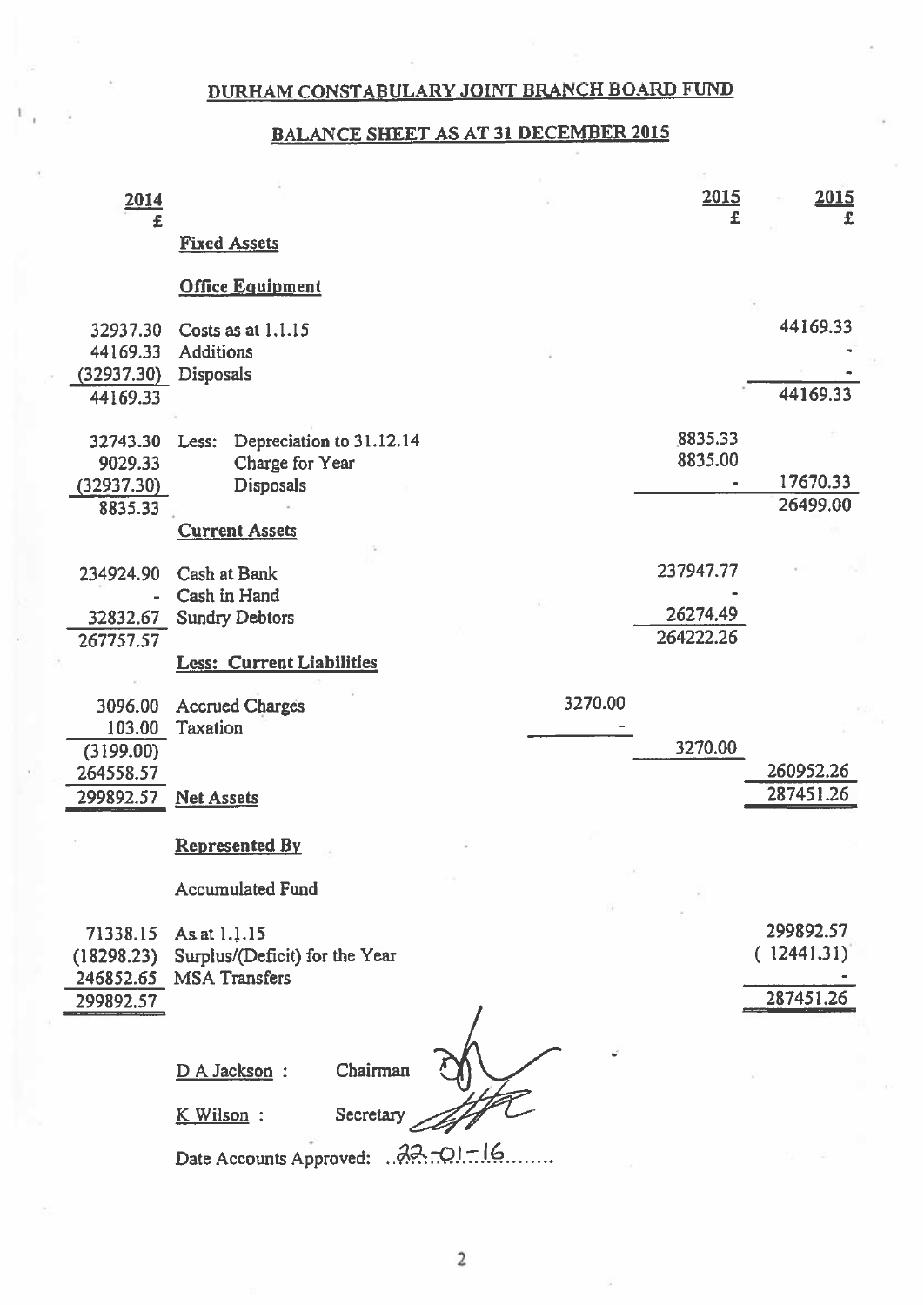### NCOME & EXPENDITURE ACCOUNT FOR THE YEAR ENDED

## 31 DECEMBER 2015

|             |                                                          |                   |                  |                   |                     | 2015        |
|-------------|----------------------------------------------------------|-------------------|------------------|-------------------|---------------------|-------------|
| 2014        | <b>Income</b>                                            | <b>Constables</b> | <b>Sergeants</b> | <b>Inspectors</b> | <b>Probationers</b> |             |
|             | <b>Weekly Subscriptions</b>                              | 233085.57         | 41368.87         | 17263.99          | 829.26              | 292547.69   |
|             | Less:                                                    | (163159.91)       | (28958, 19)      | (12084.79)        | (580.48)            | (204783.37) |
|             | Payable to Central Committee                             |                   | 12410.68         | 5179.20           | 248.78              | 87764.32    |
| -95387.92   |                                                          | 69925.66          |                  |                   |                     |             |
|             | <b>Previous Year</b><br><b>Weekly Subscriptions</b>      | 250047.46         | 47368.10         | 20544.16          |                     |             |
|             | Less:<br>Payable to Central Committee                    | (175033.22)       | (33157.67)       | (14380.91)        |                     |             |
|             |                                                          | 75014.24          | 14210.43         | 6163.25           |                     |             |
|             |                                                          |                   |                  |                   |                     |             |
| 515.01      | <b>Interest Received</b><br><b>High Interest Account</b> |                   |                  |                   |                     | 794.40      |
|             |                                                          |                   |                  |                   |                     |             |
|             | <b>Other Income</b>                                      |                   |                  |                   |                     | 2350.28     |
|             | Commissions received                                     |                   |                  |                   |                     |             |
|             |                                                          |                   |                  |                   |                     |             |
|             | <b>Accident Scheme</b>                                   |                   |                  |                   |                     |             |
|             |                                                          |                   |                  | 626799.25         |                     |             |
| 482204.10   | Income                                                   |                   |                  | (560962.92)       |                     | 65836.33    |
| (431555.39) | Expenditure                                              |                   |                  |                   |                     | 156745.33   |
| 146551.64   |                                                          |                   |                  | $\bullet$         |                     |             |
|             | <b>Less: Expenditure</b>                                 |                   |                  |                   |                     |             |
| 3940.70     | Printing, Postage & Stationery                           |                   |                  |                   |                     | 4028.33     |
| 163.00      | <b>Credit Card Charges &amp; Bank Charges</b>            |                   |                  |                   |                     |             |
| 28933.48    | Travelling, Subsistence & Out of Pocket                  |                   |                  |                   |                     | 23664.38    |
|             | <b>Expenses</b>                                          |                   |                  |                   |                     |             |
| 4257.25     | <b>Annual Conference</b>                                 |                   |                  |                   |                     | 2314.94     |
| 4915.16     | Honoraria                                                |                   |                  |                   |                     | 5093.70     |
| 9029.33     | <b>Depreciation - Office Equipment</b>                   |                   |                  |                   |                     | 8835.00     |
| 3096.00     | Audit & Accountancy Charges                              |                   |                  |                   |                     | 3270.00     |
| 88196.82    | <b>Salaries</b>                                          |                   |                  |                   |                     | 89436.82    |
| 3922.65     | <b>Annual Dinners</b>                                    |                   |                  |                   |                     | 5560.51     |
| 3256.39     | Telephone                                                |                   |                  |                   |                     | 3008.51     |
| 149710.78   |                                                          |                   |                  |                   |                     | 145212.19   |
|             | <b>Other Expenses</b>                                    |                   |                  |                   |                     |             |
|             |                                                          |                   |                  |                   |                     | 15415.28    |
| 3993.96     | Rent & Rates                                             |                   |                  |                   |                     | 1315.15     |
| 1293.50     | <b>Sundry Expenses</b>                                   |                   |                  |                   |                     |             |
| 2353.24     | <b>Legal Expense</b>                                     |                   |                  |                   |                     | 750.00      |
| 1698.00     | <b>Donations</b>                                         |                   |                  |                   |                     | 1619.59     |
| 252.50      | Electricity                                              |                   |                  |                   |                     | 1575.17     |
| 1311.36     | Insurance                                                |                   |                  |                   |                     | 3299.26     |
| 4133.53     | Maintenance & Equipment                                  |                   |                  |                   |                     |             |
| 103.00      | <b>Taxation</b>                                          |                   |                  |                   |                     | 23974.45    |
| 15139.09    |                                                          |                   |                  |                   |                     | 169186.64   |
| 164849.87   | <b>Total Expenditure</b>                                 |                   |                  |                   |                     | (12441.31)  |
| (18298.23)  | Net Profit/(Loss)                                        |                   |                  |                   |                     |             |
|             |                                                          |                   |                  |                   |                     |             |